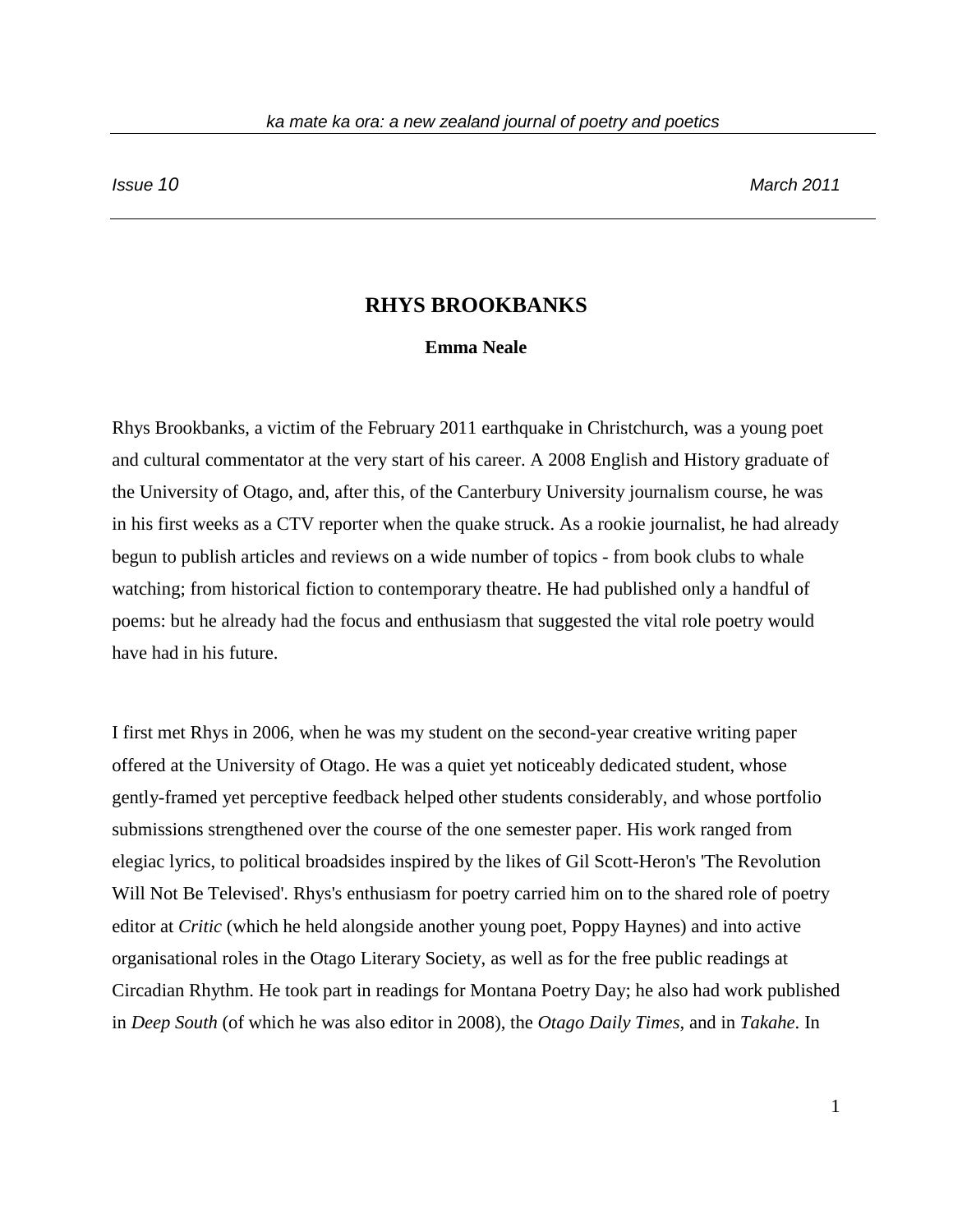Rhys's poem 'The Jewish Memorial on the Danube, Budapest', which appeared in *Takahe* 71, his political and historical senses merge with a grief-edged chill:

## **The Jewish Memorial on the Danube, Budapest**

Next to the arterial road in the shadow of parliament's rusty crown stand 60 shoes.

Not mid-stride, marching these shoes look together to the West. Not toe-down, heel-high, expectant these shoes will leave no more prints. Not for running rough-shod through street and field these shoes are brass, stuck-fast, and heavy,

one step from dropping silent and cold to the bottom

of this unrelenting river.

One of Rhys's last messages to me was an out-of-the blue, ebullient recollection, along with a declaration about the song 'Trapeze Swinger', by singer-songwriter Samuel Bean: